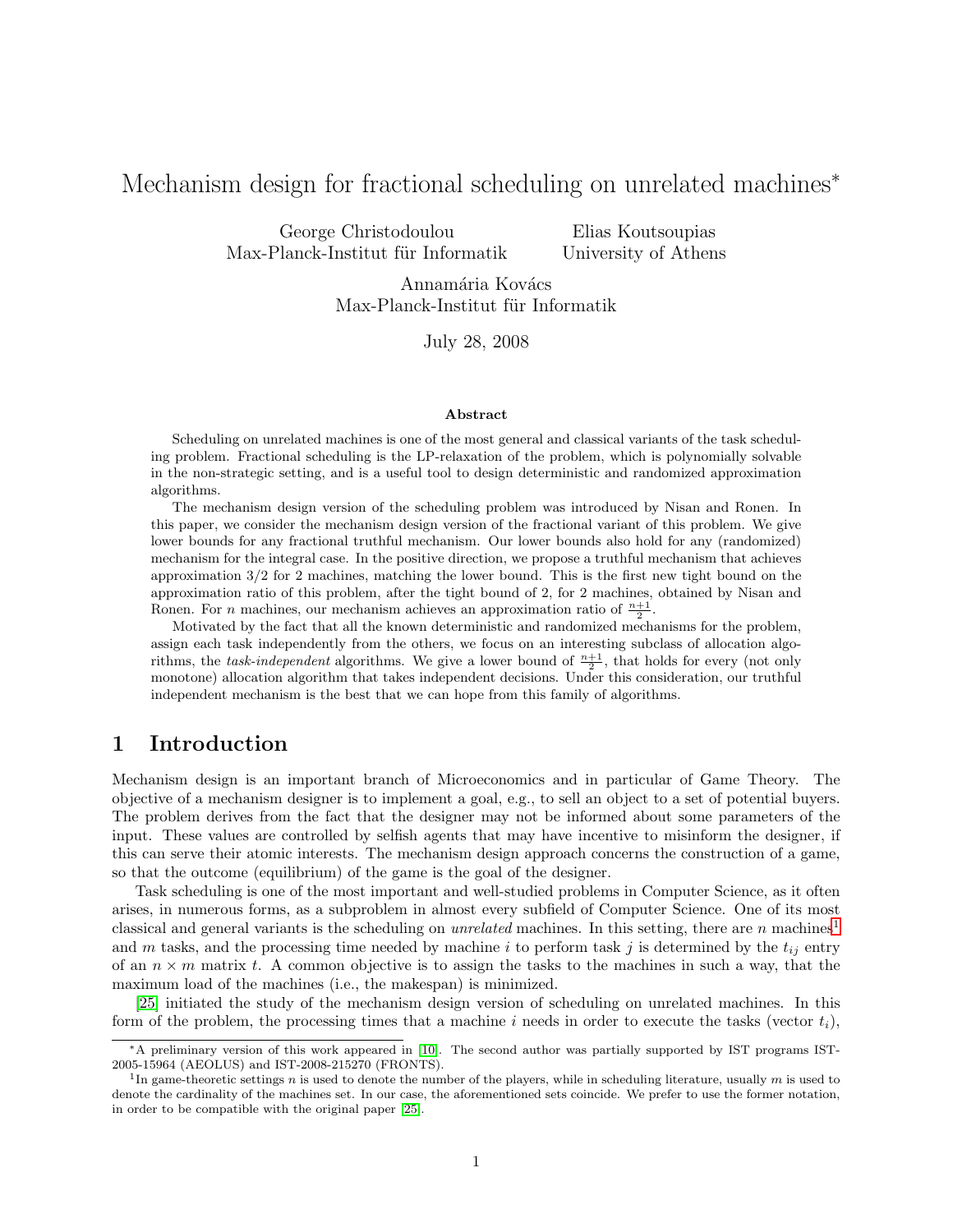are *private* values that are known only to the corresponding machine. The machines are controlled by selfish agents that aim at satisfying their own interests, and in the particular case they are unwilling to perform any task. In order to motivate them to reveal their actual values, the classical approach adopted by mechanism design is to introduce side payments, i.e., to hire the machines. A mechanism for this problem consists of an allocation algorithm and a payment scheme. We are interested in bounding the approximation ratio of the mechanism's allocation algorithm.

In the classical version of the problem, each task must be assigned to exactly one machine. The LPrelaxation of the problem, also known as fractional scheduling, concerns the version where instead of being assigned to a single machine, each task can be split among the machines. Fractional variations of combinatorial problems have been studied extensively in network optimization, e.g., routing splittable traffic or flow problems.

The fractional scheduling problem can be formulated as a linear program and hence it can be solved in polynomial time. LP-relaxation turns out to be a useful tool in the design of approximation algorithms (both deterministic and randomized)<sup>[2](#page-1-0)</sup>. Furthermore, it turned out to be a powerful technique to provide randomized truthful mechanisms (see e.g. [\[19,](#page-13-2) [20,](#page-13-3) [3\]](#page-12-0)). It is natural to ask how powerful LP-relaxation is in the mechanism design framework.

In this paper we consider the mechanism design version of the fractional scheduling on unrelated machines. An interesting fact is that while the non-strategic version of the problem is polynomially solvable, it turns out that in the mechanism design version of the problem it cannot be solved exactly, even by non-polynomial mechanisms (see Section [3\)](#page-4-0). This means, that the additional properties that the allocation of a mechanism needs to satisfy in contrast to a simple algorithm (cf. Section [2\)](#page-2-0), do not allow us to achieve an exact solution, even in non-polynomial time. Lower bounding fractional mechanisms is a nice approach to lower bound randomized (and deterministic) mechanisms of the integral case. Our lower bound easily extends for those cases (cf. Remark [3\)](#page-4-1).

Task-Independence We are especially interested in a family of mechanisms that we call task-independent. A task-independent algorithm is any algorithm that in order to allocate task  $j$ , only considers the processing times  $t_{ij}$ , that concern the particular task. Such a consideration is motivated by the fact that (to the best of our knowledge) all the known positive results for this problem (e.g., see the mechanisms in [\[22,](#page-13-4) [25\]](#page-13-0)), and in addition the mechanism that we propose in this paper, belong to this family of mechanisms. The question that we address here is: how far can we go with task-independent algorithms?

#### 1.1 Related Work

Scheduling on unrelated machines is a classical NP-hard problem. [\[21\]](#page-13-5) gave a 2-approximation polynomial time algorithm, while they also proved that the problem cannot be approximated (in polynomial time) within a factor less than 3/2. The mechanism design version of the problem originates in the seminal work of [\[25\]](#page-13-0). They gave an n-approximation truthful mechanism and a lower bound of 2, while they conjectured the actual bound to be n. [\[11\]](#page-13-6) improved the lower bound to  $1+\sqrt{2}$  for 3 or more machines, and [\[15\]](#page-13-7) to  $1+\phi \approx 2.618$  for n machines. Narrowing the gap between the lower and the upper bound still remains a big open question. [\[20\]](#page-13-3) studied the case where for every task there are two possible running times for every machine. They came up with a 2-approximation truthful mechanism, while they showed a lower bound of 1.14.

Randomization usually reduces the approximation ratio and that is also the case for this problem. [\[25\]](#page-13-0) proposed a randomized mechanism for 2 machines with approximation ratio 7/4. [\[22\]](#page-13-4) generalized this to a  $\frac{7}{8}n$ -approximation randomized truthful mechanism for n machines. In the same work, they also gave a lower bound of  $2 - 1/n$  for randomized mechanisms. Notice that all the known lower bounds for this problem (both deterministic and randomized) follow due to the infrastructure of truthful mechanisms, and do not reside in any computational assumption; consequently they hold even for non-polynomial time mechanisms.

From the mechanism design point of view, scheduling on *related* machines, was first studied by [\[4\]](#page-12-1). In this variant of the problem, the private parameter for each machine, is a single value (its speed). [\[4\]](#page-12-1) characterized the class of truthful mechanisms for this setting, in terms of a monotonicity condition of the mechanism's allocation algorithm. A similar characterization for one-parameter mechanism design problems (single item

<span id="page-1-0"></span><sup>&</sup>lt;sup>2</sup>In fact, it has been used in order to obtain the 2-approximation algorithm in [\[21\]](#page-13-5).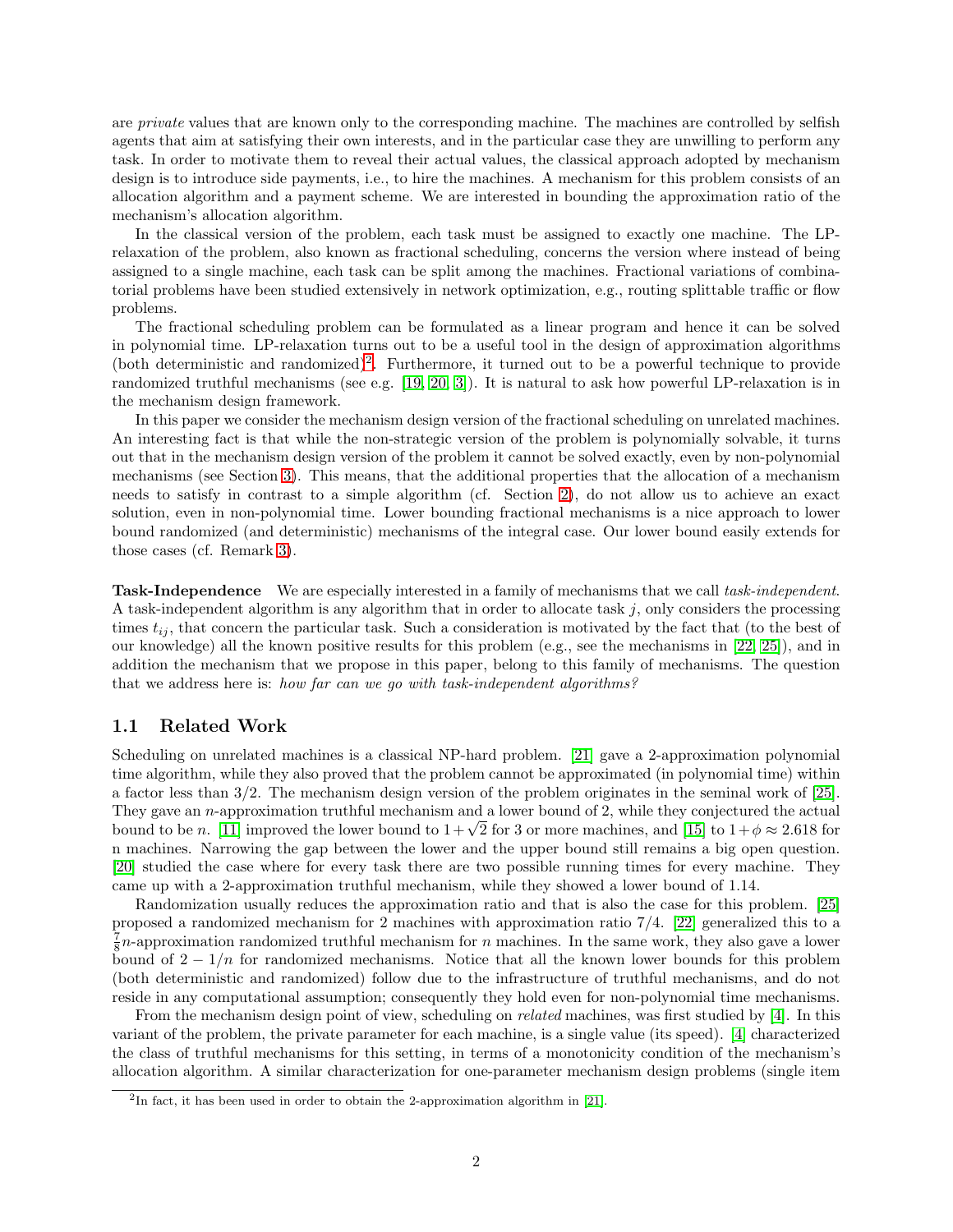auction) can also be found in [\[23\]](#page-13-8). For this problem, it turns out that the optimal allocation algorithm can be modified to be a truthful mechanism. [\[4\]](#page-12-1) gave a randomized truthful 3-approximation algorithm, which was later improved to a 2-approximation by [\[2\]](#page-12-2). For a fixed number of machines, [\[5\]](#page-12-3) gave a deterministic truthful 4-approximation algorithm, and [\[1\]](#page-12-4) improved this by giving an FPTAS. [\[1\]](#page-12-4) gave the first deterministic polynomial mechanism for the problem, for any number of machines, with an approximation ratio of 5. [\[16\]](#page-13-9) improved this by giving a 3-approximation deterministic truthful mechanism, while finally the ratio was reduced to 2.8 [\[17\]](#page-13-10).

In the field of Combinatorial Auctions, a wide variety of combinatorial optimization problems has been considered from the mechanism design point of view (see for example [\[3,](#page-12-0) [7,](#page-12-5) [9,](#page-13-11) [12,](#page-13-12) [13,](#page-13-13) [6\]](#page-12-6) and references within). In this context, [\[26\]](#page-13-14) characterized the class of truthful mechanisms for combinatorial auctions with convex valuations, generalizing results of [\[8,](#page-13-15) [14,](#page-13-16) [18\]](#page-13-17).

### 1.2 Our results

In this paper, we consider the mechanism design version of fractional scheduling on unrelated machines. We give a  $2 - 1/n$  lower bound on the approximation ratio that can be achieved by any truthful mechanism. This result shows that even in the case of such a problem, for which the non-strategic version can be solved exactly in polynomial time, its mechanism design analog may turn out to be impossible to be solved exactly, even by non-polynomial mechanisms. Notice that giving a lower bound for fractional mechanisms is another way to obtain lower bounds for randomized mechanisms for the integral case. Our  $2 - 1/n$  lower bound extends the lower bound of [\[22\]](#page-13-4) to the class of fractional mechanisms. Note that a fractional mechanism is more powerful than a randomized mechanism for the integral case, since it has the flexibility to split a task among many machines, while a randomized mechanism, finally, has to assign the whole task to a machine, and this affects its approximation ratio. Based on the above observation, Remark [3](#page-4-1) explains how the lower bound for the fractional mechanisms, can be extended for the randomized mechanisms for the integral case.

In the positive direction, we give a truthful mechanism with approximation ratio  $3/2$  for 2 machines. which matches our lower bound. This is the first new tight bound that we have for any variant of the problem, after the tight bound of 2 in the integral case, obtained for 2 machines in the original paper of [\[24\]](#page-13-18). The generalization of our mechanism for *n* machines gives us an approximation ratio of  $\frac{n+1}{2}$ .

Next we turn our attention to a family of mechanisms that we call task-independent. This family consists of mechanisms, where the decision for the assignment of a task, depends only on the processing times that concern the particular task (time column that corresponds to the task). Considering task-independence is motivated by the fact that all known 'reasonable' deterministic and randomized mechanisms for this problem are task-independent. Furthermore, this sort of independence has attractive properties: easy to design by applying methods for one-parameter auctions, fits well with on-line settings, where tasks may appear oneby-one. It is natural to ask if there is room for improvement on the approximation ratio by use of such mechanisms. We extend this question for the class of task-independent *algorithms* that need not satisfy the additional properties imposed by truthfulness. We give a lower bound of  $\frac{n+1}{2}$  on the approximation ratio of any algorithm that belongs to this class. Our mechanism is also task-independent, and hence is optimal over this family of algorithms.

### <span id="page-2-0"></span>2 Problem definition

In this section we fix the notation that we will use throughout the paper, furthermore we give some preliminary definitions and cite relevant results.

There are n machines and m tasks. Each machine  $i \in [n]$  needs  $t_{ij}$  units of time to perform task  $j \in [m]$ . We denote by  $t_i$  the row vector corresponding to machine i, and by  $t^j$  the column vector of the running times of task j. We assume that each machine  $i \in [n]$  is controlled by a selfish agent that is 'lazy', and therefore reluctant to perform any operation, and vector  $t_i$  is private information known only to her. The vector  $t_i$ is also called the type of agent i. In the most general version of the problem, the set  $T_i$  of possible types of agent *i* consists of all vectors  $b_i \in \mathbb{R}^m_+$ .

Any mechanism defines for each player  $i$  a set  $A_i$  of available strategies, the player (agent) can choose from. We will consider *direct revelation* mechanisms, i.e.,  $A_i = T_i$  for all i, meaning that the players strategies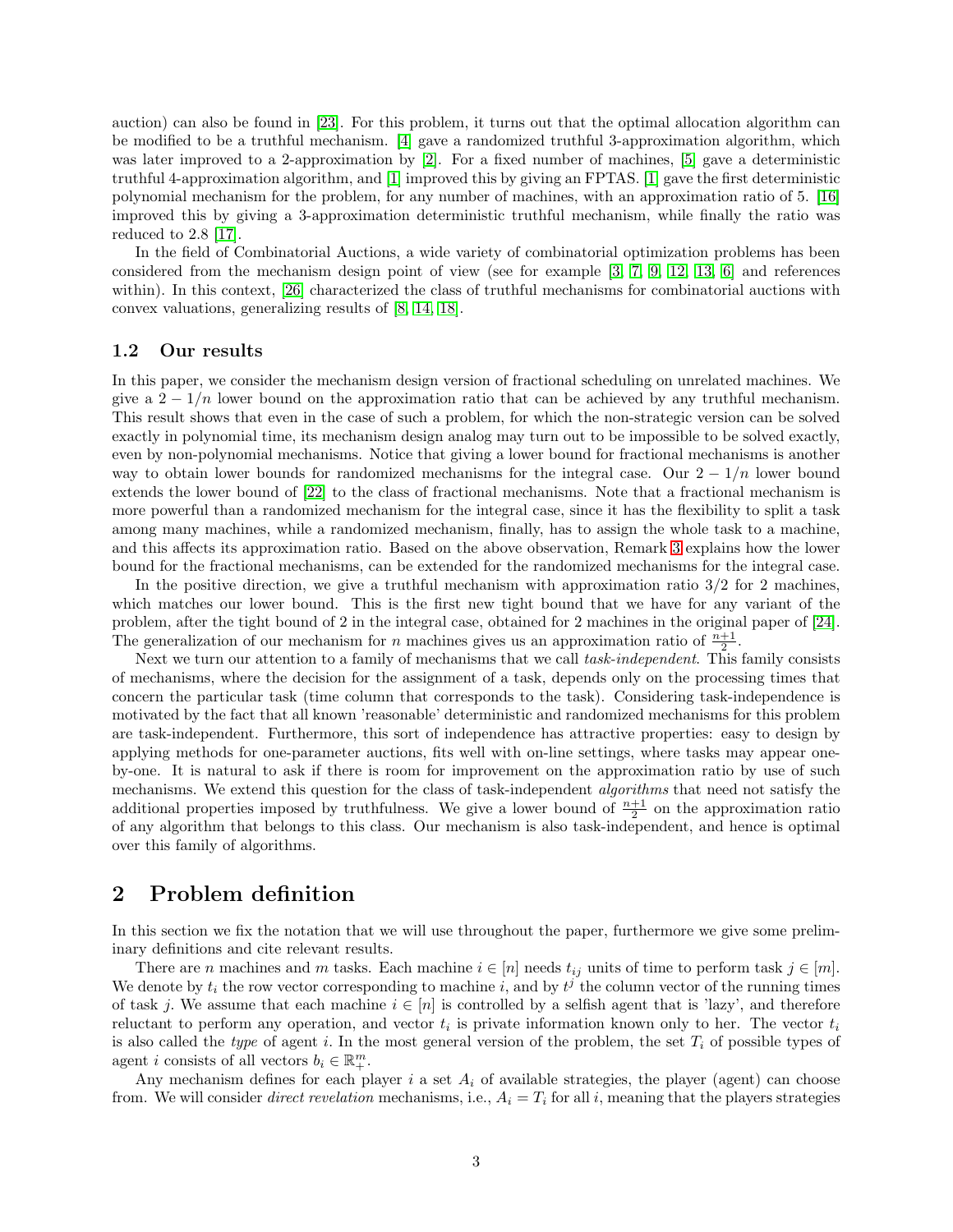are to simply report their types to the mechanism. A player may report a false vector  $b_i \neq t_i$ , if this serves his interests.

A mechanism  $M = (x, p)$  consists of two parts:

- An allocation algorithm: The allocation algorithm x, depends on the players' bids  $b = (b_1, \ldots, b_n)$ , with  $0 \leq x_{ij} \leq 1$  denoting the fraction of task j that is assigned to the machine i. In the unsplittable case, these variables take only integral values  $x_{ij} = \{0, 1\}$ . Every task must be completely assigned to the machines' set, so  $\sum_{i \in [n]} x_{ij} = 1$ ,  $\forall j \in [m]$ .
- **A payment scheme:** The payment scheme  $p = (p_1, \ldots, p_n)$ , also depends on the bid values b. The functions  $p_1, \ldots, p_n$  stand for the payments that the mechanism hands to each agent.

The *utility*  $u_i$  of a player i is the payment that he gets minus the *actual* time that he needs in order to execute the set of tasks assigned to her,  $u_i(b) = p_i(b) - \sum_{j \in [m]} t_{ij} x_{ij}(b)$ .

We are interested in *truthful* mechanisms. A mechanism is truthful, if for every player, reporting his true type is a dominant strategy. Formally,

$$
u_i(t_i,b_{-i})\geq u_i(t_i',b_{-i}),\qquad \forall i\in[n],\;\; t_i,t_i'\in T_i,\;\;b_{-i}\in T_{-i},
$$

where  $T_{-i}$  denotes the possible types of all players disregarding *i*.

We remark here, that once we adopt the solution concept of dominant strategies, focusing on direct revelation and in particular on truthful mechanisms is not at all restrictive, due to the Revelation Principle. Roughly, the Revelation Principle states that any problem that can be implemented by a mechanism with dominant strategies, can also be implemented by a truthful mechanism (cf. [\[23,](#page-13-8) [25\]](#page-13-0)).

The objective function that we consider in order to evaluate the performance of a mechanism's allocation algorithm, is the maximum load of a machine (makespan). The makespan of the allocation algorithm x with respect to a given input  $t$  is

$$
Mech(t) \stackrel{\text{def}}{=} \max_{i \in [n]} \sum_{j \in [m]} t_{ij} x_{ij}(t).
$$

Since we aim at minimizing the makespan, the optimum is

$$
Opt(t) = \min_{x} \max_{i \in [n]} \sum_{j \in [m]} t_{ij} x_{ij}.
$$

We are interested in the approximation ratio of the mechanism's allocation algorithm. A mechanism  $M$  is *c*-approximate, if the allocation algorithm is *c*-approximate, that is, if  $c \geq \frac{Mech(t)}{Opt(t)}$  $\frac{\partial \text{Re}c_n(t)}{\partial pt(t)}$  for all possible inputs t.

Although our mechanism is polynomially computable, we do not aim at minimizing the running time of the algorithm; we are looking for mechanisms with low approximation ratio. Our lower bounds also don't make use of any computational assumptions.

<span id="page-3-2"></span>A useful characterization of truthful mechanisms in terms of the following monotonicity condition, helps us to get rid of the payments and focus on the properties of the allocation algorithm.

**Definition 1.** An allocation algorithm is called *monotone*<sup>[3](#page-3-0)</sup> if it satisfies the following property: for every two input matrices  $t$  and  $t'$  which differ only on machine  $i$  (i.e., on the  $i$ -th row) the associated allocations  $x$  and  $x'$  satisfy

$$
(x_i - x_i') \cdot (t_i - t_i') \le 0,
$$

where ':' denotes the dot product of the vectors, that is,

$$
\sum_{j \in [m]} (x_{ij} - x'_{ij})(t_{ij} - t'_{ij}) \le 0.
$$

<span id="page-3-1"></span>The following theorem states that every truthful mechanism has to satisfy the monotonicity condition. It was used by [\[25\]](#page-13-0) in order to obtain their lower bounds.

Theorem 1. [\[25\]](#page-13-0) Every truthful mechanism is monotone.

<span id="page-3-0"></span><sup>&</sup>lt;sup>3</sup>Also known as *weakly monotone*.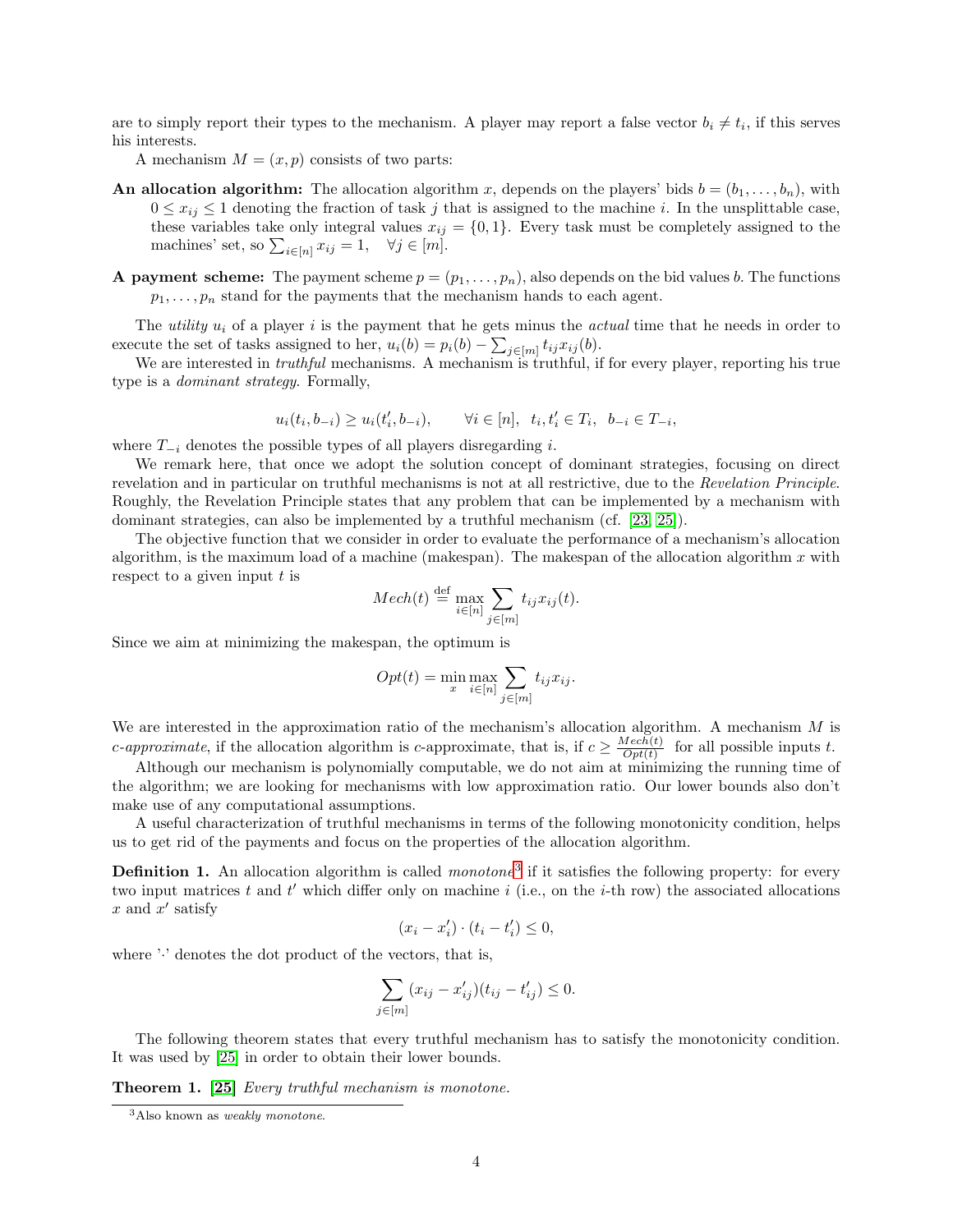[\[26\]](#page-13-14) proved that in the combinatorial auctions setting with convex valuations, monotonicity is also a sufficient condition (i.e., there exist payments that can make a monotone algorithm into a truthful mechanism).

For the one-parameter case, that is when every agent has a single value to declare (e.g., the speed of her machine), [\[23\]](#page-13-8) (for auction setting) and [\[4\]](#page-12-1) (for scheduling setting), showed that the monotonicity of the (allocation) algorithm is a necessary and sufficient condition for the existence of a truthful payment scheme. In this case they also provide an explicit formula for the payments. In their theorem cited below, the notion of a decreasing output function corresponds to a monotone algorithm in the one-parameter setting.

<span id="page-4-2"></span>Theorem 2. [\[23,](#page-13-8) [4\]](#page-12-1) The output function admits a truthful payment scheme if and only if it is decreasing. In this case the mechanism is truthful if and only if the payments  $p_i(b_i,b_{-i})$  are of the form

$$
h_i(b_{-i}) + b_i x_i(b_i, b_{-i}) - \int_0^{b_i} x_i(u, b_{-i}) du
$$

where the  $h_i$  are arbitrary functions.

In the original notation of [\[4\]](#page-12-1),  $b_i$  is the declared load (running time) per unit work of agent i, and  $x_i$ would stand for the work allocated to the agent. Observe that this conforms to our notation: given a single job,  $b_i$  is the declared running time of 'one unit of' this job, while the fraction  $x_i$  is, indeed, the amount that agent i gets from the job.

### <span id="page-4-0"></span>3 Lower bound for truthful mechanisms

<span id="page-4-3"></span>Here we will give a lower bound on the approximation ratio of any fractional truthful mechanism.

Theorem 3. There is no deterministic truthful mechanism that can achieve an approximation ratio better than  $2 - \frac{1}{n}$ , where n is the number of the machines.

*Proof.* Let  $m = n + 1$ , and t be the actual time matrix of the players as below

$$
t_{ij} = \begin{cases} 0, & j = i \\ 1, & j = n + 1 \\ A, & \text{otherwise.} \end{cases}
$$

Let  $x = x(t)$  be the corresponding allocation that a truthful mechanism  $M = (x, p)$  gives with respect to t. Clearly, there is a player  $k \in [n]$ , with  $x_{k,n+1} \geq \frac{1}{n}$ . Now, consider the behaviour of the allocation mechanism for the following time matrix as an input

$$
t'_{ij} = \begin{cases} \frac{1}{n-1}, & i = j = k \\ 1 - \epsilon, & i = k, j = n+1 \\ t_{ij}, & \text{otherwise.} \end{cases}
$$

For significantly large values of A, with both inputs  $t$  and  $t'$ , player  $k$  gets substantially the whole portion of task k, otherwise the approximation ratio is high, e.g., for  $A = \frac{2}{\delta}$ , both  $x_{kk}$  and  $x'_{kk}$  are at least  $1-(n-1)\delta$ , otherwise the approximation ratio is at least 2. Consequently,  $|x_{kk} - x'_{kk}| \leq (n-1)\delta$ .

<span id="page-4-1"></span>The following claim states that due to monotonicity, the mechanism cannot assign to player  $k$  a substantially smaller portion of the  $n + 1<sup>st</sup>$  task than  $\frac{1}{n}$ .

**Claim 1.** If  $x_{k,n+1} \geq \frac{1}{n}$ , then for the allocation  $x' = x(t')$  on input t' it holds that  $x'_{k,n+1} \geq \frac{1}{n} - \epsilon$ .

*Proof.* Due to the monotonicity condition (Theorem [1\)](#page-3-1), for every player  $i \in [n]$  holds that

$$
\sum_{j \in [m]} (t_{ij} - t'_{ij})(x_{ij} - x'_{ij}) \le 0
$$

and by applying this to the  $k$ -th player we get

$$
(0 - \frac{1}{n-1})(x_{kk} - x'_{kk}) + (1 - 1 + \epsilon)(x_{k,n+1} - x'_{k,n+1}) \le 0,
$$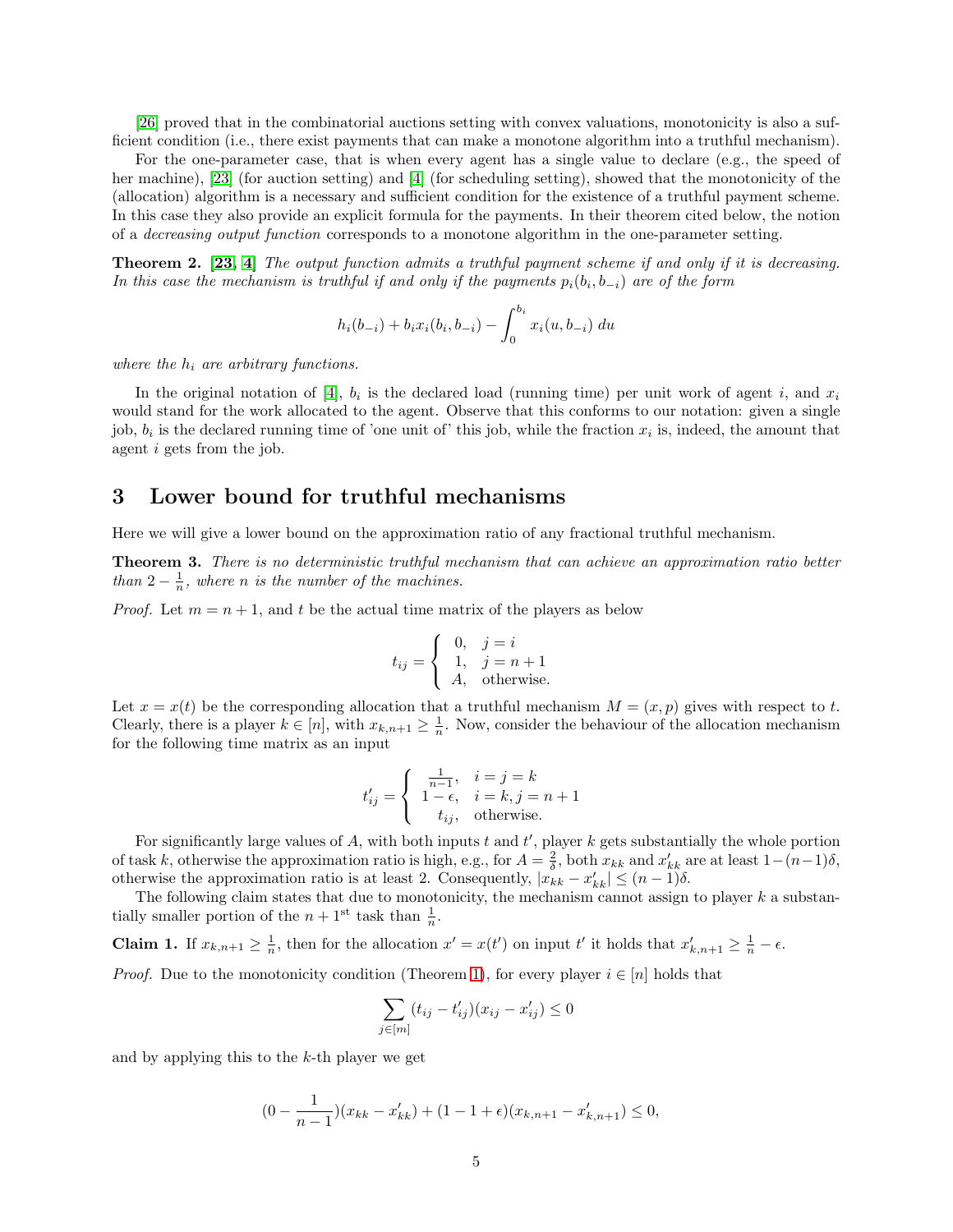from which we get

$$
x'_{k,n+1} \ge x_{k,n+1} + \frac{x'_{kk} - x_{kk}}{\epsilon(n-1)} \ge x_{k,n+1} - \frac{\delta}{\epsilon} \ge \frac{1}{n} - \frac{\delta}{\epsilon}
$$

and for  $\delta = \epsilon^2$  we finally obtain

$$
x'_{k,n+1} \ge \frac{1}{n} - \epsilon.
$$

On the other hand, an optimal allocation  $x^*$  for  $t'$  is

$$
x_{ij}^{*} = \begin{cases} 1, & j = i \\ 0, & i = k, j = n + 1 \\ \frac{1}{n-1}, & i \neq k, j = n + 1 \\ 0, & \text{otherwise} \end{cases}
$$

providing optimal makespan  $\frac{1}{n-1}$ , while the mechanism gives player k a total load of at least

$$
(1 - (n-1)\delta)\frac{1}{n-1} + \left(\frac{1}{n} - \epsilon\right)(1-\epsilon) > \frac{1}{n-1} + \frac{1}{n} - \delta - \epsilon\left(\frac{n+1}{n}\right).
$$

For arbitrary small  $\epsilon$ , this finally gives an approximation ratio of at least  $2 - \frac{1}{n}$ .

*Remark.* Consider a randomized (integral) mechanism. Let t be any input, and  $x_{ij}$  denote the probability  $\sum_{j\in[m]}t_{ij}x_{ij}$ . If the mechanism is truthful in expectation, then formally the monotonicity requirement of that machine  $i$  receives job  $j$  from the mechanism. The expected execution time of  $i$  is then given by Definition [1](#page-3-2) has to be fulfilled.

Observe that in a randomized mechanism the expected makespan is at least the maximum expected finish time over the machines (i.e., the makespan of the corresponding fractional mechanism). Still, a lower bound for fractional mechanisms does not automatically imply the same bound for randomized mechanisms, since in the latter case the (integral) optimum makespan may be higher. However, our lower bound can be easily modified so as to hold for any mechanism that is truthful in expectation. The only modification one needs to make is to substitute the  $n + 1$ -st job of the construction with  $n \cdot (n - 1)$  jobs of the same value  $t_{ij} = 1$ ; our new instance will have  $n + n(n - 1)$  tasks in total. Following the lines of the previous proof, there exists a player k with  $\sum_{j>n} x_{kj} \ge n-1$ . Modify the input as follows

$$
t'_{ij} = \begin{cases} n, & i = k, j = i \\ 1 - \epsilon, & i = k, j > n \\ t_{ij}, & \text{otherwise.} \end{cases}
$$

By using a claim analogous to Claim [1](#page-4-1) in a straight-forward manner, we can deduce that essentially player k will take the same fraction of jobs  $n + 1, \ldots, n(n + 1)$ , while he has to keep also task k, and therefore the makespan of the mechanism is at least  $2n-1$ , while the optimum makespan is n. Note that there exists an integral optimum in this instance, and therefore the lower bound holds for randomized mechanisms.

### 4 The truthful mechanism

We describe a truthful mechanism, called SQUARE, for the fractional scheduling problem, with approximation ratio  $\frac{n+1}{2}$ . On two machines this ratio becomes 3/2, so in this case SQUARE has the best possible worst case ratio w.r.t. truthful mechanisms. Furthermore, in Section [5](#page-10-0) we will show that for arbitrary number of machines, our mechanism is optimal among the so called *task-independent* algorithms.

<span id="page-5-1"></span>Next, we define the mechanism<sup>[4](#page-5-0)</sup> SQUARE=  $(x^{Sq}, p^{Sq})$ . Recall that  $b_{ij}$  is the reported value for  $t_{ij}$ , the actual execution time of task  $j$  on machine  $i$ .

 $\Box$ 

<span id="page-5-0"></span><sup>&</sup>lt;sup>4</sup>In most of the section we will omit the superscripts  $S_q$ .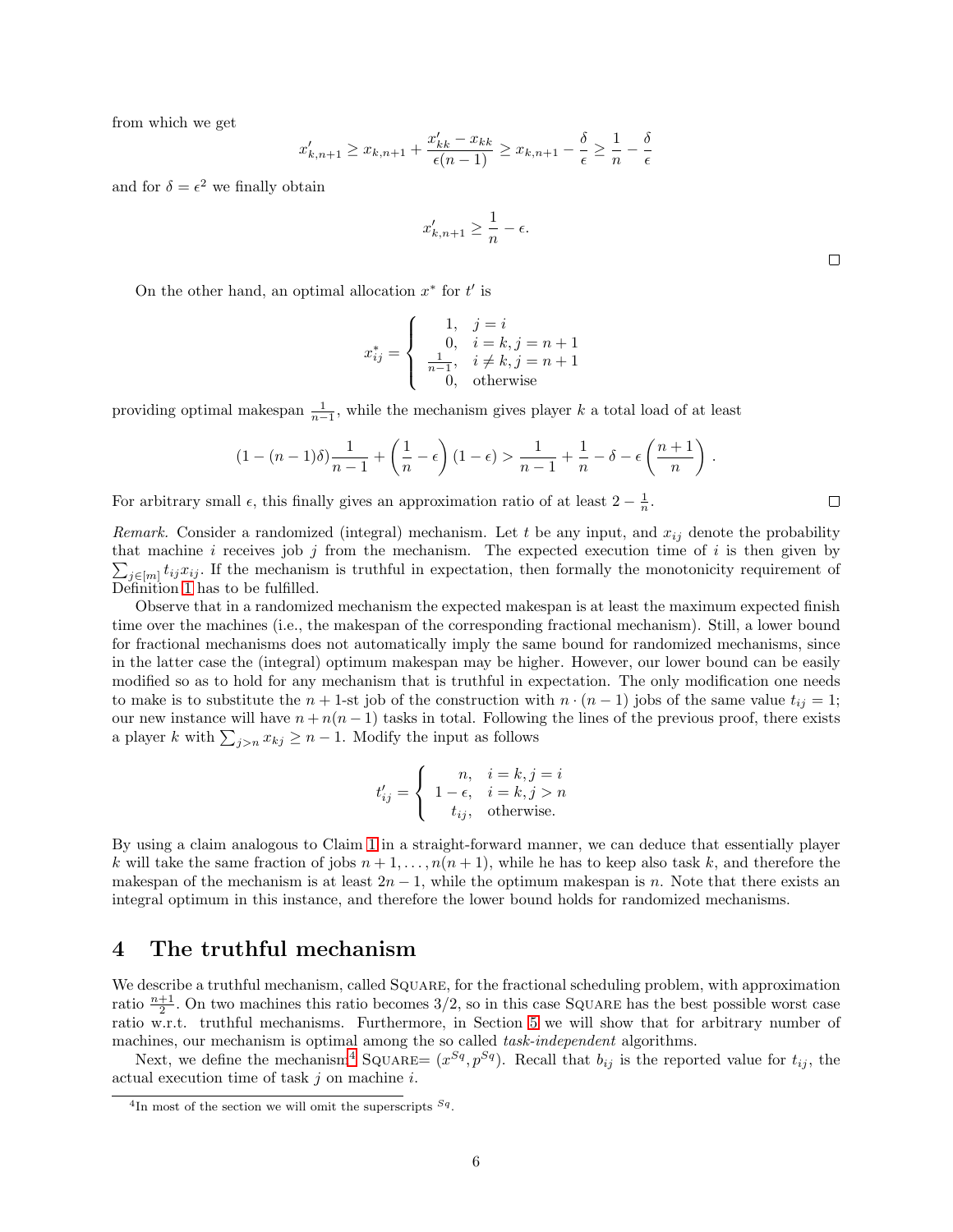**Definition 2** (The mechanism SQUARE=  $(x^{Sq}, p^{Sq})$ ).

Allocation algorithm: Let  $b^j = (b_{1j}, b_{2j}, \ldots, b_{nj})^T$  be the j<sup>th</sup> column-vector of the input matrix. If  $b^j$ has at least one zero coordinate, then SQUARE distributes the jth task among machines having zero execution time arbitrarily. If  $b_{ij} \neq 0$  ( $i \in [n]$ ), then the fraction of the jth task allocated to machine i is

<span id="page-6-0"></span>
$$
x_{ij}^{Sq}(b) = x_{ij}(b) = \frac{\prod_{k \neq i} b_{kj}^2}{\sum_{l=1}^n \prod_{k \neq l} b_{kj}^2}.
$$
\n(1)

,

**Payment scheme:** Let the constants  $c_{ij}$  be defined as

$$
c_{ij} = \frac{\prod_{k \neq i} b_{kj}}{\sqrt{\sum_{l \neq i} \prod_{k \neq l,i} b_{kj}^2}}
$$

then the payments  $p^{Sq} = (p_1, \ldots, p_n)$  to the agents are

$$
p_i(b) = \sum_{j=1}^m p_{ij}(b),
$$

where

$$
p_{ij}(b) = b_{ij} \cdot \frac{c_{ij}^2}{b_{ij}^2 + c_{ij}^2} + c_{ij} \cdot \frac{\pi}{2} - c_{ij} \arctan \frac{b_{ij}}{c_{ij}}.
$$

The algorithm  $x^{Sq}$  of SQUARE allocates the tasks individually (independently), and so that the fractions of task j assigned to machines  $1, 2, \ldots, n$  are inversely proportional to the squares of (declared) execution times of  $j$  on the respective machines. For instance, for two machines  $(1)$  boils down to

$$
x_{1j} = \frac{b_{2j}^2}{b_{1j}^2 + b_{2j}^2}; \qquad x_{2j} = \frac{b_{1j}^2}{b_{1j}^2 + b_{2j}^2}.
$$

For arbitrary *n* it is obvious that  $0 \le x_{ij} \le 1$ , and  $\sum_{i=1}^{n} x_{ij} = 1$ . It is easy to see that SQUARE is monotone: Let the input matrix b be changed only on the ith row, that is, for any fixed task j, just the entry  $b_{ij}$  may change. Assume first that in the column-vector  $b^j$  all execution times are nonzero. Observe that the variable  $b_{ij}$  appears only in the denominator of the expression [\(1\)](#page-6-0), namely as  $b_{ij}^2$ , having a positive coefficient. Thus,  $x_{ij}$  does not increase when  $b_{ij}$  increases, and vice versa. It is easy to see that the same holds if in  $b^j$  there are zero entries other than  $b_{ij}$ , and similarly, if  $b_{ij}$  was, or just became the only zero entry. Thus, we obtained that for every single one-parameter problem  $b^j$ , the assignment is monotone, and this, in turn, implies weak monotonicity (see Definition [1\)](#page-3-2) for  $x^{Sq}$ .

Now consider  $p^{Sq}$ . For two machines, the constant  $c_{ij}$  is simply the bid of the other machine for this job, that is,  $c_{1j} = b_{2j}$  and  $c_{2j} = b_{1j}$ . In general, for any number of machines it holds that  $x_{ij} = c_{ij}^2/(b_{ij}^2 + c_{ij}^2);$ so to speak  $c_{ij}$  would be the 'bid' of a single other machine, if we replaced the machines  $[n]\setminus\{i\}$  with one machine.

Let us fix a machine i. The payment  $p_i(b)$  is defined to be the sum of the payments that agent i would get for performing each (fractional) task independently, as determined for truthful mechanisms for one-parameter agents by Theorem [2:](#page-4-2)

$$
p_i(b_i, b_{-i}) = h_i(b_{-i}) + b_i x_i(b_i, b_{-i}) - \int_0^{b_i} x_i(u, b_{-i}) du.
$$

Here the  $h_i(b_{-i})$  are arbitrary constants. If we want that the so called *voluntary participation* [\[4\]](#page-12-1) of the players is ensured (i.e., it is worth taking part in the game), then  $h_i$  can be chosen to be  $h_i = \int_0^\infty x_i(u, b_{-i}) du$ , so that eventually we get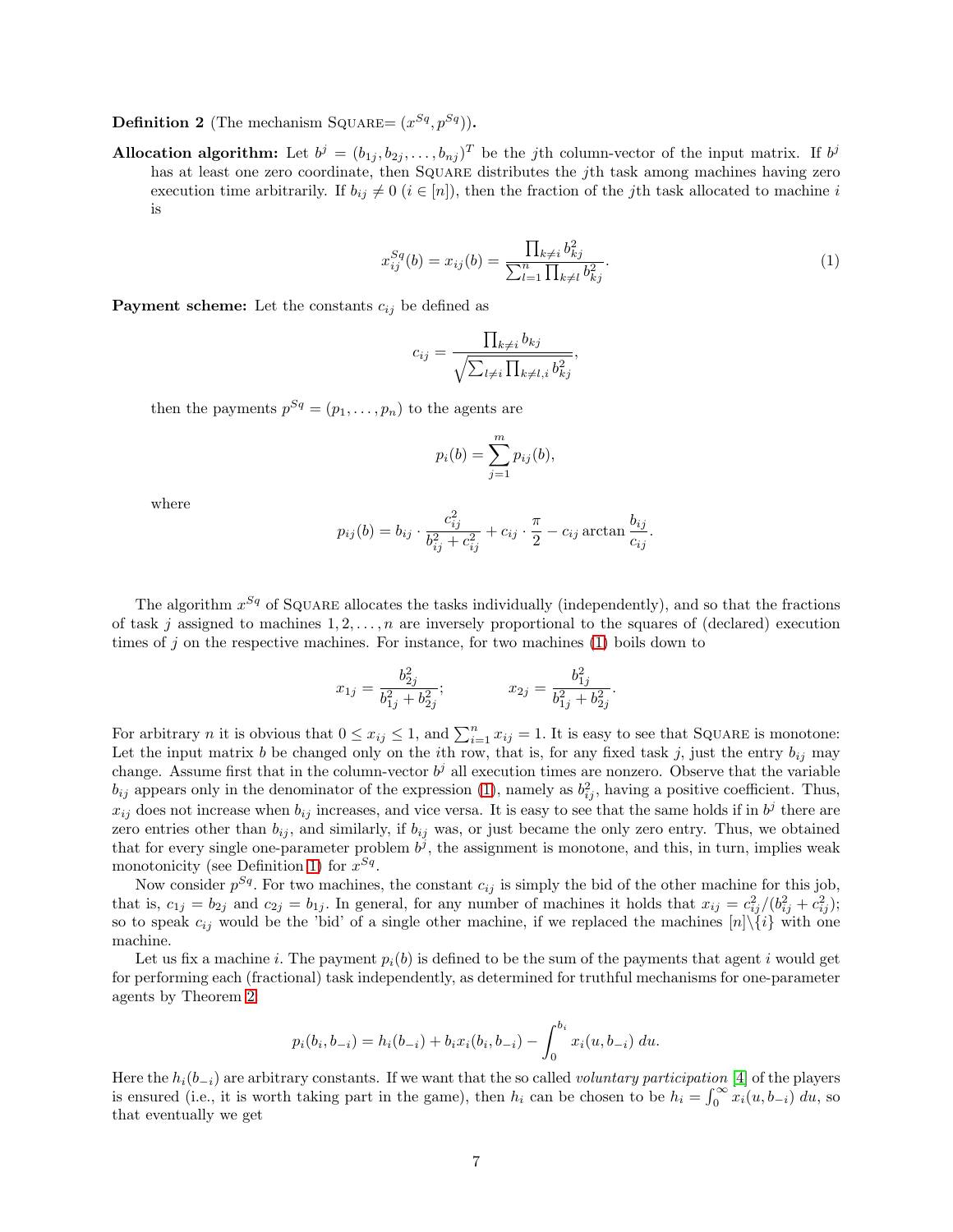<span id="page-7-0"></span>
$$
p_i(b_i, b_{-i}) = b_i x_i(b_i, b_{-i}) + \int_{b_i}^{\infty} x_i(u, b_{-i}) du,
$$
\n(2)

for the one-parameter case. We show that applying this formula for each task individually, leads to the payments specified by Definition [2.](#page-5-1) Assume now that task  $j$  is fixed. For this task, the reported execution time  $b_i$  becomes  $b_{ij}$ , whereas the assigned fraction of work  $x_i$ , becomes  $x_{ij}$ . Now it is straightforward to check that for task  $j$  the formula  $(2)$  yields

$$
p_{ij}(b) = b_{ij}x_{ij} + \int_{b_{ij}}^{\infty} x_{ij}(u) du
$$
  
\n
$$
= b_{ij} \cdot \frac{c_{ij}^2}{b_{ij}^2 + c_{ij}^2} + \int_{b_{ij}}^{\infty} \frac{c_{ij}^2}{u^2 + c_{ij}^2} du
$$
  
\n
$$
= b_{ij} \cdot \frac{c_{ij}^2}{b_{ij}^2 + c_{ij}^2} + \left[c_{ij} \arctan \frac{u}{c_{ij}}\right]_{b_{ij}}^{\infty}
$$
  
\n
$$
= b_{ij} \cdot \frac{c_{ij}^2}{b_{ij}^2 + c_{ij}^2} + c_{ij} \cdot \frac{\pi}{2} - c_{ij} \arctan \frac{b_{ij}}{c_{ij}}.
$$

#### Theorem 4. The mechanism SQUARE is truthful.

*Proof.* To put it short, truthfulness follows from the fact that  $SQUARE$  is the sum of m independent truthful mechanisms for the one-parameter problem. Here, we give an elementary proof for strong truthfulness. We need to show that for any machine i, true time vector  $t_i$ , and bid vectors of the other machines  $b_{-i}$ , it holds that

$$
u_i(t_i, b_{-i}) \ge u_i(b_i, b_{-i}) \quad \forall b_i \in T_i,
$$

and the inequality is strict for  $b_i \neq t_i$ . Substituting the definition of utility  $u_i$ , and then considering the payments for each job separately, now our goal is to prove

$$
p_i(t_i, b_{-i}) - \sum_{j \in [m]} t_{ij} x_{ij}(t_i, b_{-i}) \ge p_i(b_i, b_{-i}) - \sum_{j \in [m]} t_{ij} x_{ij}(b_i, b_{-i})
$$
  

$$
\sum_{j \in [m]} (p_{ij}(t_i, b_{-i}) - t_{ij} x_{ij}(t_i, b_{-i})) \ge \sum_{j \in [m]} (p_{ij}(b_i, b_{-i}) - t_{ij} x_{ij}(b_i, b_{-i})).
$$

We claim that the inequality holds for every task  $j \in [m]$ , that is,

$$
p_{ij}(t_i, b_{-i}) - t_{ij}x_{ij}(t_i, b_{-i}) \ge p_{ij}(b_i, b_{-i}) - t_{ij}x_{ij}(b_i, b_{-i}),
$$

with strict inequality if  $t_{ij} \neq b_{ij}$ . Assume that there exist i, j,  $t_i$ ,  $b_{-i}$  and  $b_i$  so that

$$
p_{ij}(t_i, b_{-i}) - t_{ij} x_{ij}(t_i, b_{-i}) \leq p_{ij}(b_i, b_{-i}) - t_{ij} x_{ij}(b_i, b_{-i}).
$$

Plugging in the formulae for the payments  $p_{ij}$  and the assigned work  $x_{ij}$ ,

$$
t_{ij} \qquad \frac{c_{ij}^2}{t_{ij}^2 + c_{ij}^2} + c_{ij} \cdot \frac{\pi}{2} - c_{ij} \arctan \frac{t_{ij}}{c_{ij}} - t_{ij} \frac{c_{ij}^2}{t_{ij}^2 + c_{ij}^2} \le
$$
\n
$$
b_{ij} \qquad \frac{c_{ij}^2}{b_{ij}^2 + c_{ij}^2} + c_{ij} \cdot \frac{\pi}{2} - c_{ij} \arctan \frac{b_{ij}}{c_{ij}} - t_{ij} \frac{c_{ij}^2}{b_{ij}^2 + c_{ij}^2},
$$

which reduces to

$$
\arctan \frac{b_{ij}}{c_{ij}} - \arctan \frac{t_{ij}}{c_{ij}} \le (b_{ij} - t_{ij}) \cdot \frac{c_{ij}}{b_{ij}^2 + c_{ij}^2}.
$$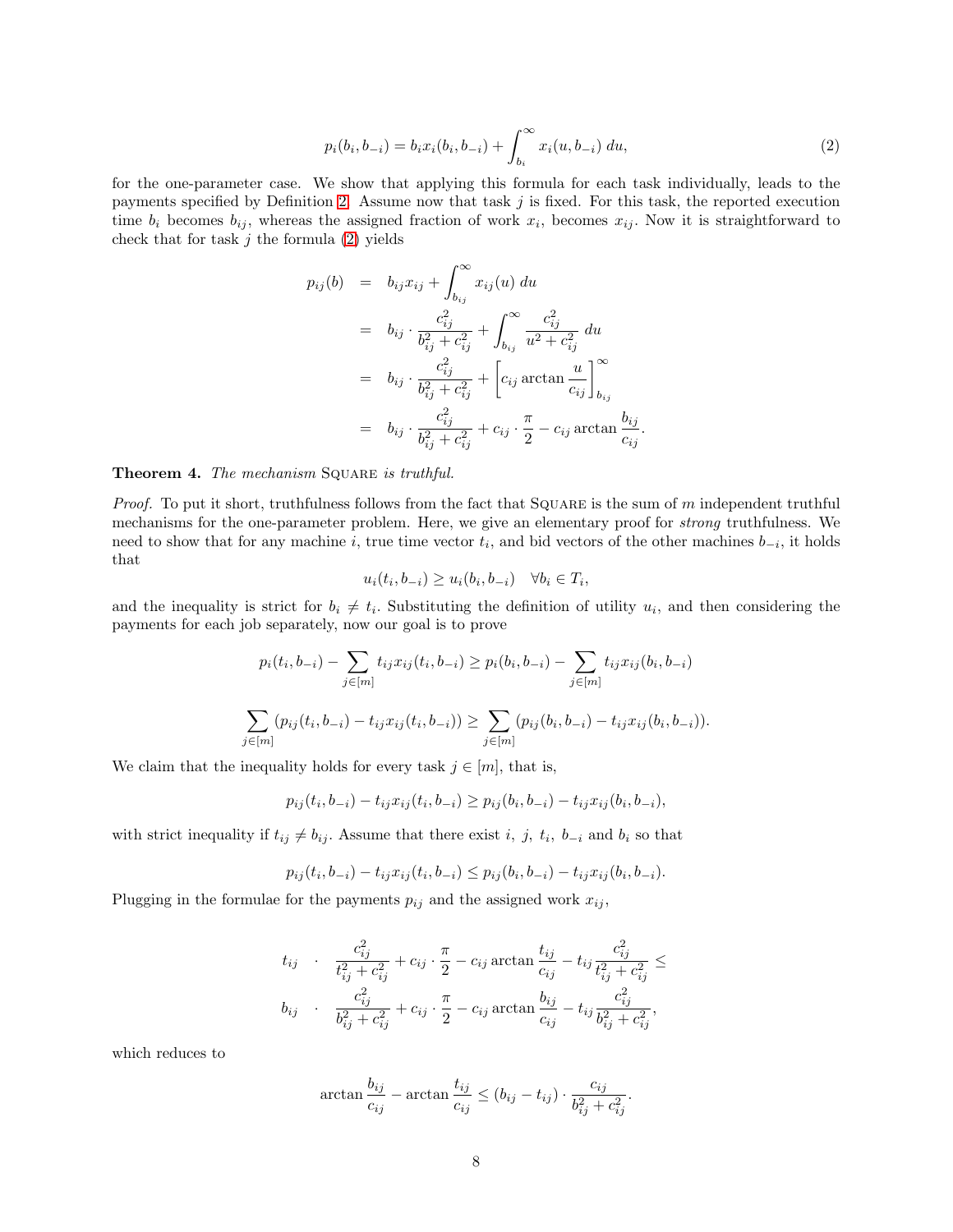Equality holds if  $b_{ij} = t_{ij}$ . Now suppose that  $b_{ij} > t_{ij}$ . Applying the Mean-Value theorem, we obtain that for some  $t_{ij} < \eta < b_{ij}$ ,

$$
\left(\arctan\frac{y}{c_{ij}}\right)'_{y=\eta} = \frac{\arctan\frac{b_{ij}}{c_{ij}} - \arctan\frac{t_{ij}}{c_{ij}}}{(b_{ij} - t_{ij})} \le \frac{c_{ij}}{b_{ij}^2 + c_{ij}^2}.
$$

And this solves to

$$
\frac{1}{\frac{\eta^2}{c_{ij}^2} + 1} \cdot \frac{1}{c_{ij}} \le \frac{c_{ij}}{b_{ij}^2 + c_{ij}^2}
$$

$$
\frac{1}{\eta^2 + c_{ij}^2} \le \frac{1}{b_{ij}^2 + c_{ij}^2},
$$

,

a contradiction, since  $\eta < b_{ij}$ . If  $b_{ij} < t_{ij}$ , then we obtain  $\frac{1}{\eta^2 + c_{ij}^2} \geq \frac{1}{b_{ij}^2 + c_{ij}^2}$ , which contradicts  $b_{ij} < \eta < t_{ij}$ .

Thus, our mechanism is strongly truthful, since any bid  $b \neq t$  leads to strictly less utility, than truth telling.

### 4.1 Approximation ratio

Let  $Squ(t)$  be the makespan of the schedule produced by SQUARE on input t, and  $Opt(t)$  denote the optimum makespan. In what follows, we show that  $\frac{Squ(t)}{Opt(t)} \leq \frac{n+1}{2}$  for any matrix t. The next lemma will largely simplify the upper-bound proof:

**Lemma 1.** If there exists an input instance t, such that  $Squ(t)/Opt(t) = \alpha$ , then there also exists an instance  $t^*$ , for which  $Squ(t^*)/Opt(t^*) = \alpha$ , such that there is an optimal allocation of  $t^*$  that does not split any job.

*Proof.* Suppose that t is an input matrix and there is a task (i.e., column-vector)  $t^j = \tau = (\tau_1, \tau_2, \dots, \tau_n)^T$ in t that is distributed by some optimal allocation Opt according to  $\nu = (\nu_1, \nu_2, \dots, \nu_n)^T$  where  $\nu_i < 1 \forall i$ , and  $\sum_{i=1}^{n} \nu_i = 1$ . We can assume that  $\tau_i > 0$  for every machine i, otherwise it is trivial to assign the job to only one machine in an optimal allocation. Now we construct the new instance  $t^*$ , by introducing n new tasks in place of task  $\tau$ , namely tasks corresponding to the column-vectors  $\nu_1 \cdot \tau$ ,  $\nu_2 \cdot \tau$ , ...,  $\nu_n \cdot \tau$ .

We claim that  $Opt(t) = Opt(t^*)$ , and this optimum can be obtained without splitting the new jobs. Notice first, that it yields the original optimum makespan  $Opt(t)$ , if we allocate the first task completely to the first machine, the second one completely to the second machine, and so on. Indeed, the execution times on the machines due to the new jobs are then  $(\nu_1 \cdot \tau_1, \nu_2 \cdot \tau_2, \ldots, \nu_n \cdot \tau_n)^T$ , which is the same as the execution times due to job  $\tau$  in the allocation OPT.

On the other hand, suppose that on input  $t^*$  some schedule Op<sup>+</sup> yields a better makespan than  $Opt(t)$ , where Op<sup>+</sup> splits the new jobs according to the distributions

$$
\left(\begin{array}{c}\xi_{11}\\ \xi_{21}\\ \vdots\\ \xi_{n1}\end{array}\right), \quad \left(\begin{array}{c}\xi_{12}\\ \xi_{22}\\ \vdots\\ \xi_{n2}\end{array}\right), \quad \ldots \quad ,\quad \left(\begin{array}{c}\xi_{1n}\\ \xi_{2n}\\ \vdots\\ \xi_{nn}\end{array}\right).
$$

In this case, on input t keeping Op<sup>+</sup> for the unchanged jobs, and then splitting  $\tau$  according to the distribution  $(\sum_{s=1}^n \xi_{1s}\nu_s, \sum_{s=1}^n \xi_{2s}\nu_s, \ldots, \sum_{s=1}^n \xi_{ns}\nu_s)^T$  would yield a lower makespan than  $Opt(t)$  as well. Observe that the distribution of  $\tau$  is valid, since

$$
\sum_{k=1}^{n} \sum_{s=1}^{n} \xi_{ks} \nu_s = \sum_{s=1}^{n} \nu_s \cdot (\sum_{k=1}^{n} \xi_{ks}) = \sum_{s=1}^{n} \nu_s \cdot 1 = 1.
$$

Moreover, it would result in the same execution times as  $\text{OPT}^*$  for the set of new jobs in  $t^*$ .

Finally, a straightforward calculation shows that  $Squ(t) = Squ(t^*)$  also holds. Given the input  $t^*$ , let us consider the fraction of the sth new job on machine i as determined by the formula [\(1\)](#page-6-0) for  $x^{Sq}$ . We get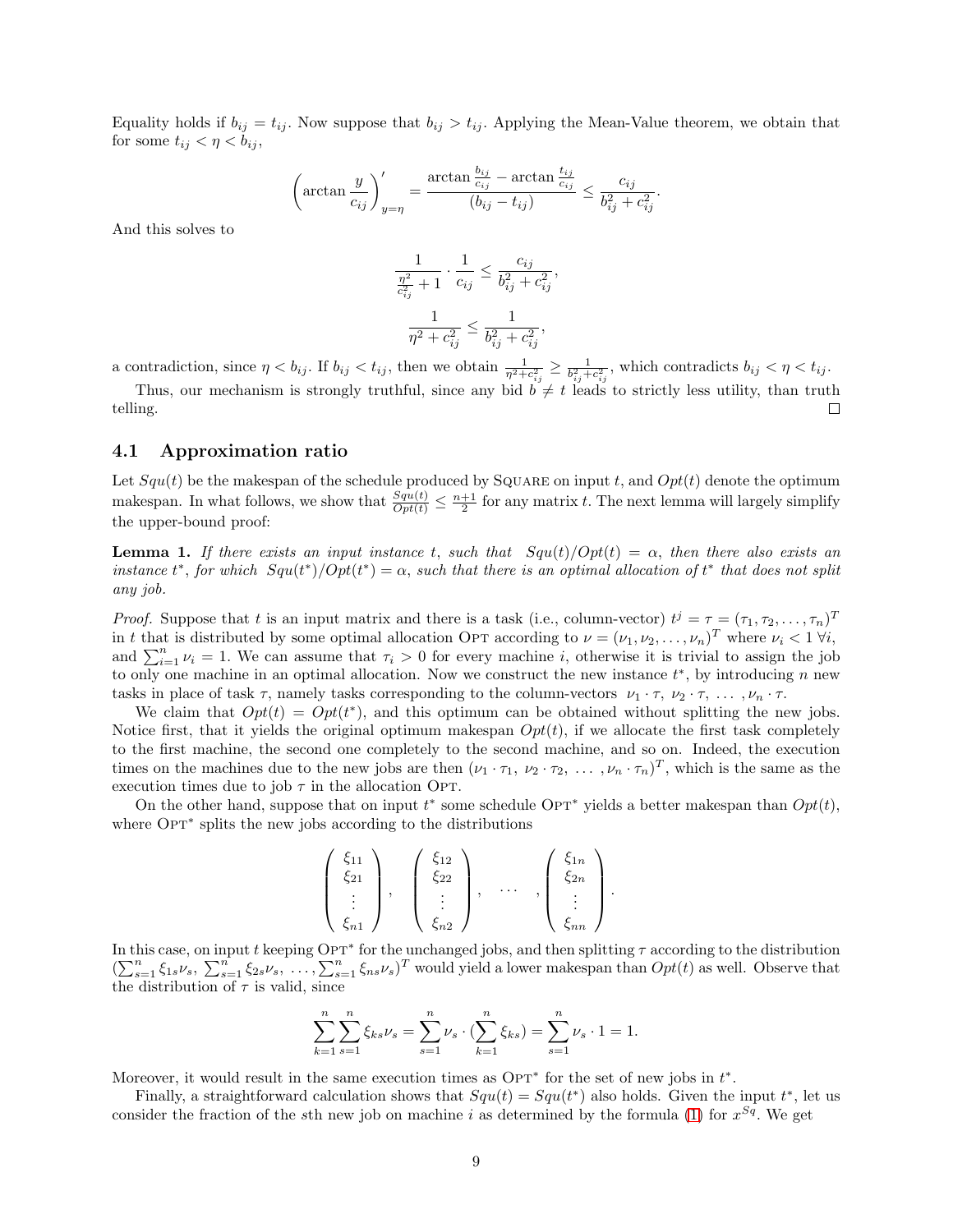$$
\frac{\prod_{k\neq i}(\nu_s \tau_k)^2}{\sum_{l=1}^n \prod_{k\neq l}(\nu_s \tau_k)^2} = \frac{\prod_{k\neq i} \tau_k^2}{\sum_{l=1}^n \prod_{k\neq l} \tau_k^2}
$$

Therefore, the execution time of this (fractional) task on machine  $i$  is

$$
\frac{\prod_{k\neq i}\tau_k^2}{\sum_{l=1}^n\prod_{k\neq l}\tau_k^2}\cdot\nu_s\tau_i;
$$

and the execution times of all new tasks on this machine total to

$$
\sum_{s=1}^{n} \left( \frac{\prod_{k \neq i} \tau_k^2}{\sum_{l=1}^{n} \prod_{k \neq l} \tau_k^2} \cdot \nu_s \tau_i \right) = \frac{\prod_{k \neq i} \tau_k^2}{\sum_{l=1}^{n} \prod_{k \neq l} \tau_k^2} \cdot \tau_i \sum_{s=1}^{n} \nu_s = \frac{\prod_{k \neq i} \tau_k^2}{\sum_{l=1}^{n} \prod_{k \neq l} \tau_k^2} \cdot \tau_i \cdot 1.
$$

<span id="page-9-1"></span>This is the same as the running time of the fraction of task  $\tau$  on machine i given the original input t.  $\Box$ 

**Theorem 5.** For the approximation ratio of SQUARE,  $\frac{Squ(t)}{Opt(t)} \leq \frac{n+1}{2}$  holds, where n denotes the number of machines, and t is an arbitrary set of input tasks.

Proof. Consider the input t. Due to the previous lemma, we can assume that the (indices of) tasks are partitioned into the sets  $J_1, J_2, \ldots, J_n$ , so that there is an optimal allocation OPT where job  $t^j$  is allocated completely to machine i, if and only if  $j \in J_i$ . We can also assume that  $t_{ij} > 0$  for all i and j. Otherwise we would have a job that adds zero execution time to the makespan in both the allocation of Square, and of Opt, and removing this job from the input would not affect the approximation ratio. For the optimum makespan it holds that

<span id="page-9-0"></span>
$$
Opt(t) = \max_{i \in [n]} \sum_{j \in J_i} t_{ij}.
$$
\n(3)

.

For the running time of an arbitrary machine  $i$  in SQUARE, we have

$$
Squ_i(t) = \sum_{r=1}^{n} \sum_{j \in J_r} x_{ij}(t) t_{ij},
$$

where the  $x_{ij}(t)$  are defined by [\(1\)](#page-6-0). We decompose the above expression as follows:

$$
Squ_i(t) = \sum_{j \in J_i} x_{ij} t_{ij} + \sum_{r \neq i} \sum_{j \in J_r} x_{ij} t_{ij}.
$$

We can upper bound the first sum using [\(3\)](#page-9-0), and the fact that  $x_{ij} \leq 1$ :

$$
\sum_{j \in J_i} x_{ij} t_{ij} \le \sum_{j \in J_i} 1 \cdot t_{ij} \le Opt(t).
$$

Next we upper bound every sum of the form  $\sum_{j\in J_r} x_{ij} t_{ij}$   $(r\neq i)$ , by  $\frac{1}{2} \cdot Opt(t)$ . Since there are  $n-1$  such sums, this will prove that

$$
Squ_i(t) \le Opt(t) + (n-1) \cdot \frac{1}{2} \cdot Opt(t) = (1 + \frac{n-1}{2}) \cdot Opt(t).
$$

Since  $i$  was an arbitrary machine, eventually this implies

$$
Squ(t) = \max_{i \in [n]} Squ_i(t) \le (1 + \frac{n-1}{2}) \cdot Opt(t).
$$

The bound  $\sum_{j\in J_r} x_{ij} t_{ij} \leq \frac{1}{2} \cdot Opt(t)$  can be proven as follows: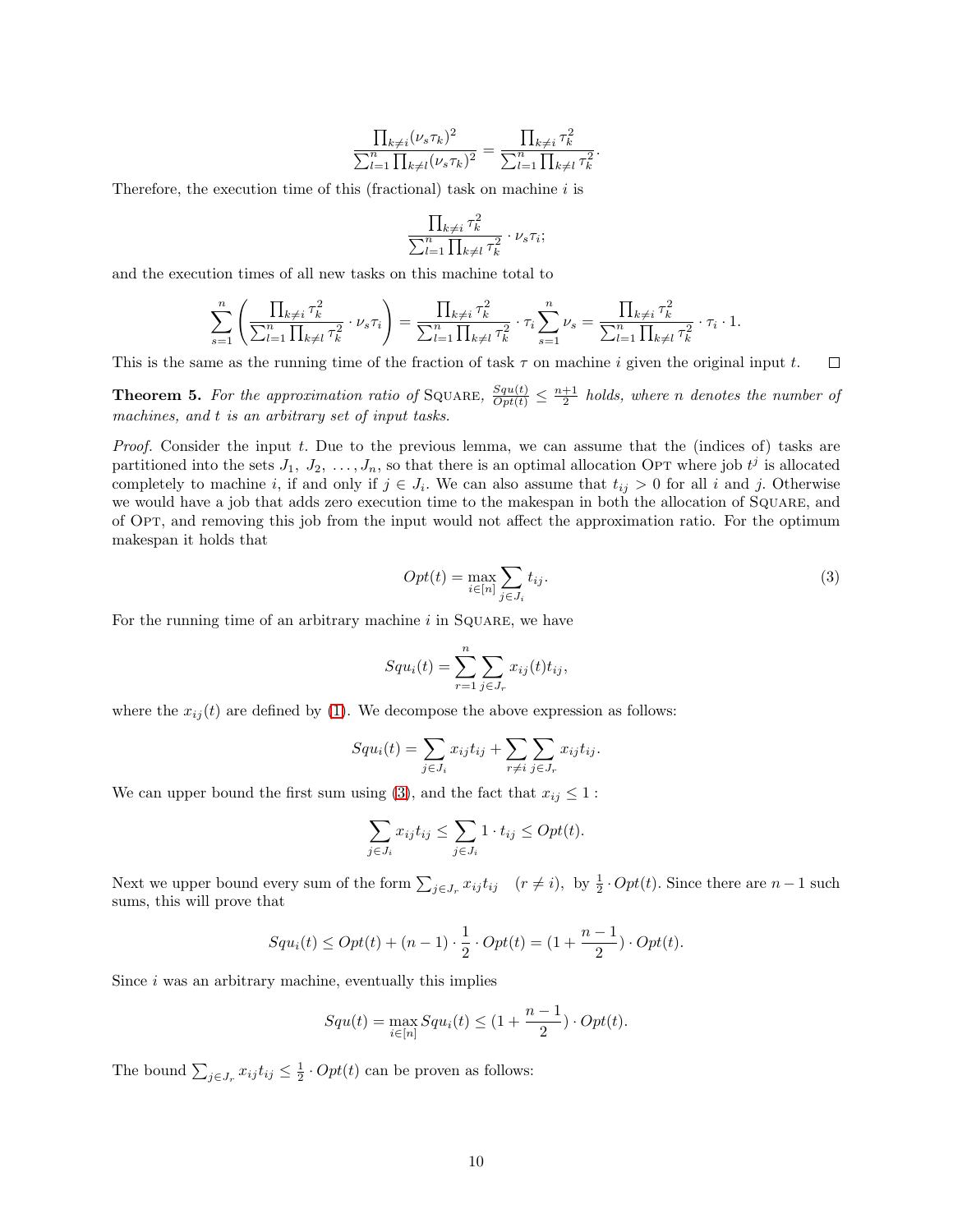<span id="page-10-1"></span>
$$
\sum_{j \in J_r} x_{ij} t_{ij} = \sum_{j \in J_r} \frac{\prod_{k \neq i} t_{kj}^2}{\sum_{l=1}^n \prod_{k \neq l} t_{kj}^2} \cdot t_{ij}
$$
\n
$$
= \sum_{j \in J_r} \frac{t_{ij} t_{rj} \prod_{k \neq i, r} t_{kj}^2}{\sum_{l=1}^n \prod_{k \neq l} t_{kj}^2} \cdot t_{rj}
$$
\n
$$
= \sum_{j \in J_r} \frac{t_{ij} t_{rj}}{t_{ij}^2 + t_{rj}^2 + \sum_{l \neq i, r} t_{ij}^2 t_{rj}^2 / t_{lj}^2} \cdot t_{rj}
$$
\n
$$
\leq \sum_{j \in J_r} \frac{t_{ij} t_{rj}}{t_{ij}^2 + t_{rj}^2} \cdot t_{rj}
$$
\n
$$
\leq \sum_{j \in J_r} \frac{1}{2} \cdot t_{rj}
$$
\n
$$
= \frac{1}{2} \sum_{j \in J_r} t_{rj}
$$
\n
$$
\leq \frac{1}{2} \cdot Opt(t).
$$
\n(4)

The inequality [\(4\)](#page-10-1) follows from  $\frac{\alpha\beta}{\alpha^2+\beta^2} \leq \frac{1}{2}$ , which holds for any two positive real numbers. The last inequality is implied by [\(3\)](#page-9-0).  $\Box$ 

**Corollary 1.** For two machines the truthful mechanism SQUARE has approximation ratio  $3/2$ , which is the best worst case ratio we can expect from any truthful mechanism for the fractional scheduling problem.

### <span id="page-10-0"></span>5 Lower bound for independent algorithms

In this section we prove a lower bound of  $\frac{n+1}{2}$  for the worst case ratio of independent fractional algorithms. An algorithm is independent, if it allocates the tasks independently of each-other, or formally:

**Definition 3.** An allocation algorithm x is called task-independent, or simply independent, if the following holds: If t and t' are two  $n \times m$  input matrices, such that for the jth task  $t_{ij} = t'_{ij}$  ( $\forall i \in [n]$ ), then for this task it also holds that  $x_{ij} = x'_{ij}$  ( $\forall i \in [n]$ ).

It is remarkable, that the currently known best mechanisms (in fact, any 'reasonable' mechanism we know of) are all independent, in the integral, the randomized, and the fractional case. It is not difficult to come up with independent (suboptimal) algorithms, which are also weakly monotone. However it seems to be an intriguing question, whether there exist non-inependent, and still monotone algorithms having better approximation ratio than the best independent ones. We note that in the integral case it is easy to construct an instance with n machines and  $n^2$  tasks, that proves a lower bound of n (i.e., tight bound) for independent algorithms: Consider a task-independent algorithm for the integral problem, and the input matrix where  $t_{ij} = 1$  for all  $i \in [n]$  and  $j \in [n^2]$ . By the pigeonhole principle, the algorithm allocates at least n jobs to one of the machines. Assume w.l.o.g. that this is the first machine, and it receives (at least) the first  $n$ jobs. Now we set every  $t_{ij} = 0$  for all jobs  $j > n$ , and keep  $t_{ij} = 1$  if  $j \leq n$ . Due to the independence, the first machine still receives the first n tasks, and the makespan becomes  $n$ , whereas the optimum makespan is obviously 1.

**Theorem 6.** If x is an independent fractional allocation algorithm for the unrelated machines problem, then it has approximation ratio of at least  $\frac{n+1}{2}$ , where n denotes the number of machines.

*Proof.* In order to obtain the lower bound, consider the following input matrix with  $n \geq 2$  machines and  $m = 1 + {n \choose 2}$  tasks. The first task has execution time 0 on every machine; furthermore, for all  ${n \choose 2}$  possible pairs of machines  $(i_1, i_2)$  there is a task j with  $t_{i_1j} = t_{i_2j} = 1$  and  $t_{ij} = A$  for  $i \notin \{i_1, i_2\}$ :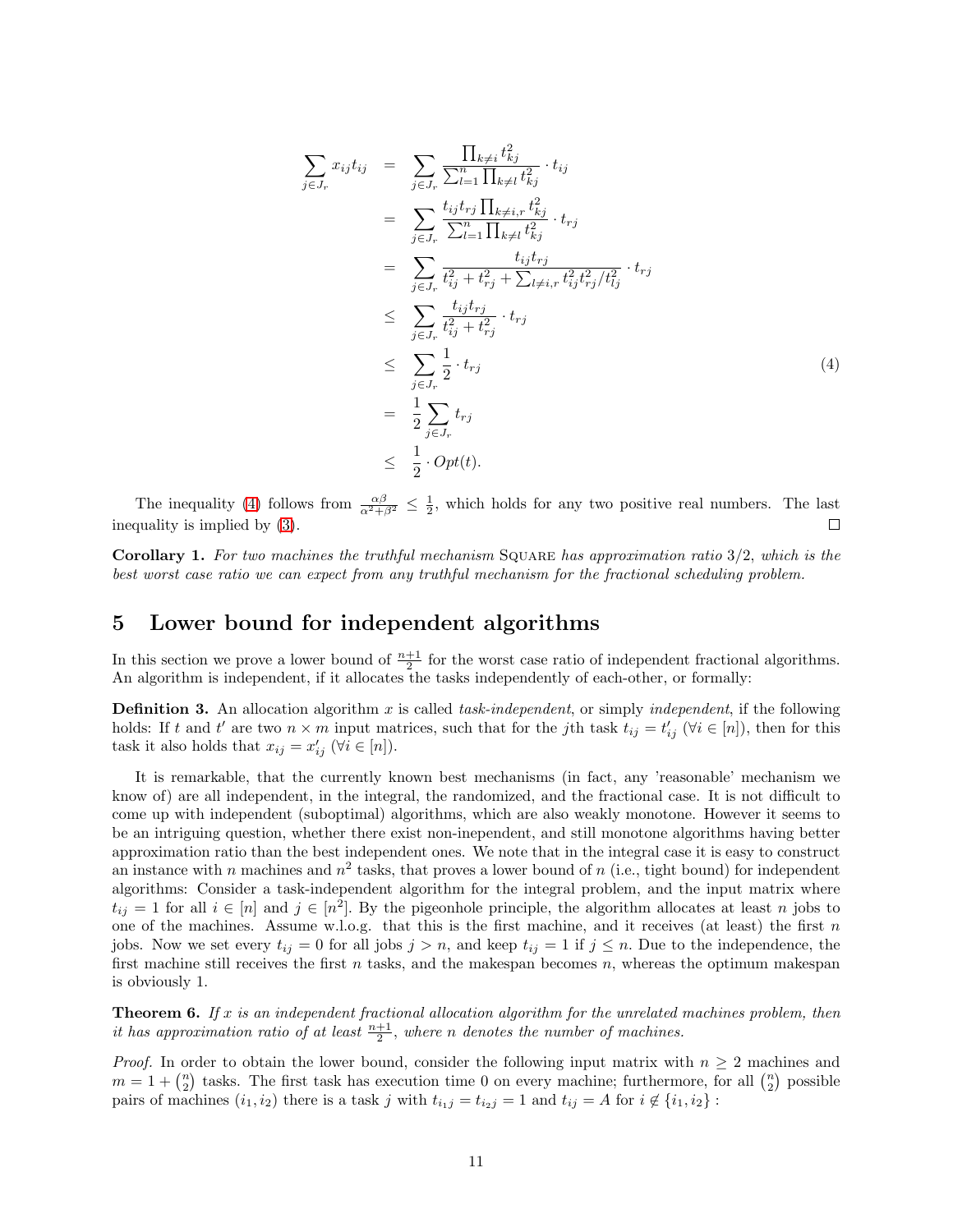|  |  |  |  | $\left( \begin{array}{ccccc} 0 & 1 & 1 & \cdots & 1 & A & \cdots & A \\ 0 & 1 & A & \cdots & A & 1 & \cdots & A \\ 0 & A & 1 & \cdots & A & 1 & \cdots & A \\ \vdots & \vdots & & & & & \vdots \end{array} \right)$ |  |
|--|--|--|--|---------------------------------------------------------------------------------------------------------------------------------------------------------------------------------------------------------------------|--|
|  |  |  |  |                                                                                                                                                                                                                     |  |
|  |  |  |  | $\left(\begin{array}{ccccccccc} . & . & . & . & . & . & A & A & \cdots & 1 \\ 0 & A & A & \cdots & 1 & A & \cdots & 1 \end{array}\right)$                                                                           |  |

By setting  $A$  to a large enough number, we can ensure – similar to the proof of Theorem  $3$  – that the corresponding share of a player of a certain task is arbitrarily small, otherwise the approximation ratio gets too large. That is, we can assume that the bulk of any job is allocated to the machines having execution time 1 for this job.

Let us consider an arbitrary independent algorithm  $x$ . Observe that no matter how  $x$  allocates the above tasks, the total running time of all the jobs cannot be less than  $\binom{n}{2}$ . Thus, there exists a machine, say the first one, with running time at least  $\binom{n}{2}/n = \frac{n-1}{2}$ . Now we modify the instance t to t' as follows: we keep the original execution times of tasks that had running time 1 on the first machine, and zero out all other  $t_{ij}$ ; furthermore, the very first task will now have execution time 1 on the first machine, and A on other machines.

|  |  | $t'=\left( \begin{array}{ccccc} 1 & 1 & 1 & \cdots & 1 & 0 & 0 & \cdots & 0 \\ A & 1 & A & \cdots & A & 0 & 0 & \cdots & 0 \\ A & A & 1 & \cdots & A & 0 & 0 & \cdots & 0 \\ \vdots & \vdots & \vdots & \ddots & \vdots & \vdots & \vdots & \ddots \end{array} \right)$ |  |  |  |
|--|--|-------------------------------------------------------------------------------------------------------------------------------------------------------------------------------------------------------------------------------------------------------------------------|--|--|--|
|  |  |                                                                                                                                                                                                                                                                         |  |  |  |
|  |  | $\left( \begin{array}{cccccccccccc} A & A & A & \cdots & A & 0 & 0 & \cdots & 0 \\ A & A & A & \cdots & 1 & 0 & 0 & \cdots & 0 \end{array} \right)$                                                                                                                     |  |  |  |

As noted above, on instance t at least  $\frac{n-1}{2} - \epsilon$  running time on the first machine was due to jobs that have execution time 1 on this machine, i.e., to the jobs  $2, \ldots, n$ . Since the algorithm x is task-independent, on input instance t' the first machine gets the same allocation over jobs 2, ..., n, and also gets a  $(1 - \epsilon)$ fraction of job 1, achieving a running time of at least  $1 + (n - 1)/2 - 2\epsilon$ , for any  $\epsilon > 0$ . On the other hand, it is clear that the optimal allocation has makespan 1. it is clear that the optimal allocation has makespan 1.

#### Corollary 2. The mechanism SQUARE has optimal approximation ratio among all independent mechanisms.

It can be shown that among all allocations where the distribution of task j is proportional to  $(t_{1j}^{-\alpha}, t_{2j}^{-\alpha}, \ldots, t_{nj}^{-\alpha})$ for some  $\alpha > 0$ , the above optimal approximation ratio is obtained if and only if  $\alpha = 2$ . We sketch the proof of this statement next. In the general case

$$
x_{ij}(t) = \frac{\prod_{k \neq i} t_{kj}^{\alpha}}{\sum_{l=1}^{n} \prod_{k \neq l} t_{kj}^{\alpha}}.
$$

Consider the proof of Theorem [5,](#page-9-1) and denote by c the quotient  $t_{ij}/t_{rj}$  in the inequality [\(4\)](#page-10-1). Now the same argument implies a worst case ratio of  $1 + (n - 1) \cdot B$ , where B is an upper bound on  $c/(c^{\alpha} + 1)$  for all  $c > 0$ . The function  $f(c) = c/(c^{\alpha} + 1)$  is unbounded for  $\alpha < 1$  ( $B = \infty$ ), resp. is bounded by  $B = 1$  for  $\alpha = 1$ ; for  $\alpha > 1$  it has its only maximum in  $c = (\alpha - 1)^{-1/\alpha}$  (that is,  $B = f((\alpha - 1)^{-1/\alpha})$ .

The worst case ratio obtained this way is 'tight' as shown by the following input to the mechanism:

|  | $C^-$        | $\begin{array}{c} C \\ \infty \end{array}$ | 7. |
|--|--------------|--------------------------------------------|----|
|  | $\mathbf{1}$ |                                            |    |
|  |              | $\overline{1}$                             |    |
|  |              |                                            |    |
|  |              | $\infty$                                   |    |
|  |              |                                            |    |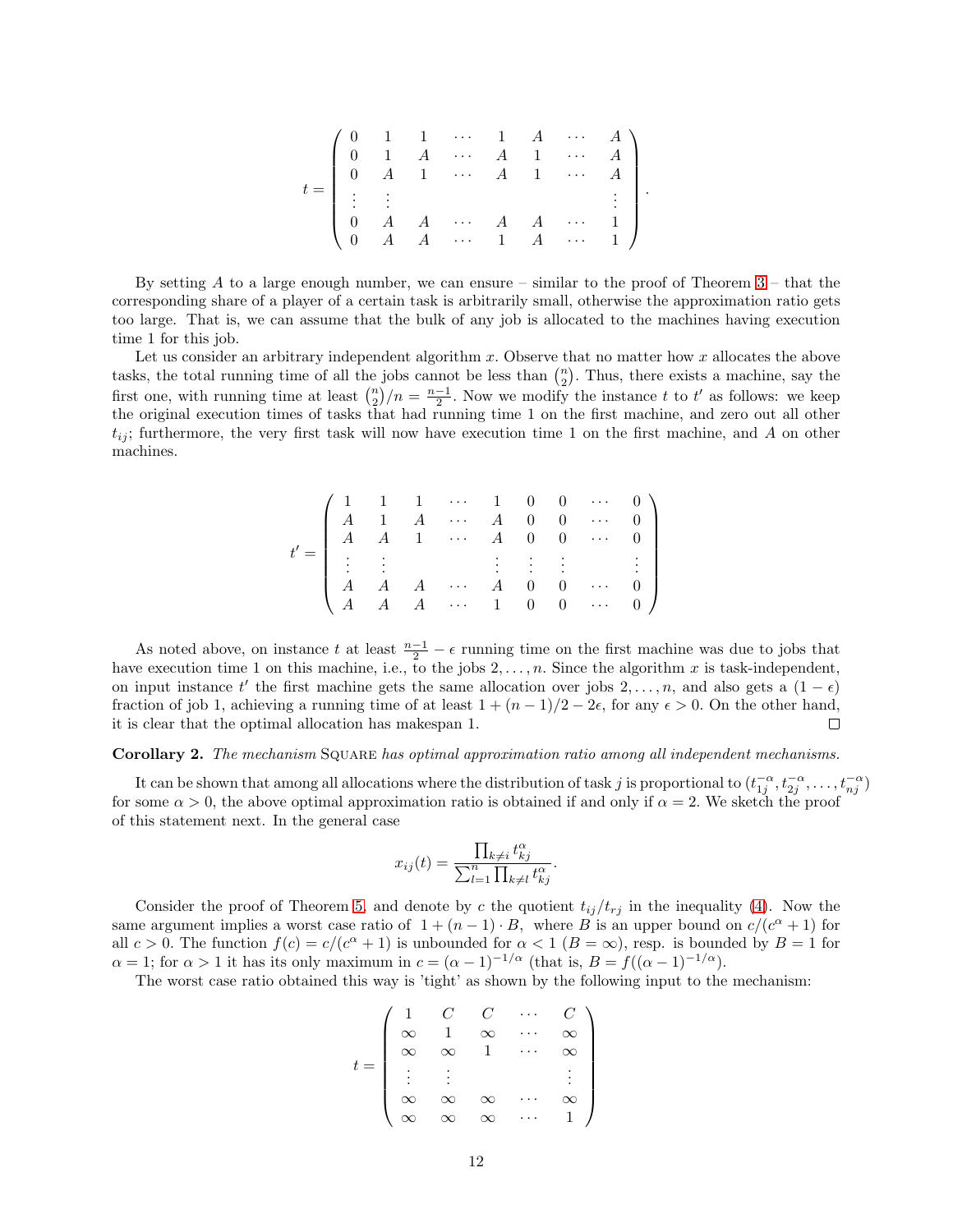The optimal allocation of this input has makespan 1, while our mechanism assigns a running time of  $1 + (n-1) \cdot \frac{1}{C^{\alpha}+1} \cdot C$  to the first machine. Setting  $C \longrightarrow \infty$  proves that the mechanism has unbounded worst case ratio for  $\alpha < 1$ , respectively a worst case ratio of  $1 + (n-1) \cdot 1 = n$  for  $\alpha = 1$ . If  $\alpha > 1$ , then let  $C = (\alpha - 1)^{-1/\alpha}$ . This implies a makespan of  $1 + (n - 1) \cdot [(\alpha - 1)^{\frac{\alpha - 1}{\alpha}}/\alpha]$ . The term  $(\alpha - 1)^{\frac{\alpha - 1}{\alpha}}/\alpha$  has its minimum (of value  $\frac{1}{2}$ ) at  $\alpha = 2$ . For any other  $\alpha$ , the approximation ratio on the given input is larger than  $1 + (n-1) \cdot \frac{1}{2}$ .

# 6 Conclusion

In this paper, we discuss the application of mechanism design for the fractional scheduling problem on unrelated machines. We give a lower bound on the approximation ratio of truthful mechanisms, and we come up with a matching upper bound for 2 machines. The generalization of our mechanism gives us an upper bound that is linear in the number of the machines. After that, we focus on an interesting class of mechanisms with appealing properties, i.e. task-independent mechanisms. We obtain a lower bound on the approximation ratio of any algorithm in this class. This bound shows that our mechanism is optimal w.r.t. this class.

In all the versions of the scheduling on unrelated machines (i.e. fractional, randomized, integral), we have a constant lower bound and an upper bound that is linear in the number of the machines. [\[25\]](#page-13-0), conjectured that for the integral case, there is no deterministic mechanism that can achieve a better approximation ratio. For special cases, we know that fractional and randomized mechanisms can attain a better preformance. But is this asymptotically true? Can we hope to construct fractional and randomized mechanisms with sublinear approximation factor, even in exponential running time? Our lower bound for task-independent algorithms, shows that in order to improve the performance, we need to consider more sophisticated mechanisms, that exploit the input information in a more global way. Thus, we also need to come up with new techniques that overcome the monotonicity constraints imposed by truthfulness.

### <span id="page-12-4"></span>References

- [1] Nir Andelman, Yossi Azar, and Motti Sorani. Truthful approximation mechanisms for scheduling selfish related machines. In 22nd Annual Symposium on Theoretical Aspects of Computer Science (STACS), pages 69–82, 2005.
- <span id="page-12-2"></span>[2] Aaron Archer. Mechanisms for Discrete Optimization with Rational Agents. PhD thesis, Cornell University, January 2004.
- <span id="page-12-0"></span>[3] Aaron Archer, Christos H. Papadimitriou, Kunal Talwar, and Eva Tardos. An approximate truthful ´ mechanism for combinatorial auctions with single parameter agents. In *Proceedings of the Fourteenth* Annual ACM-SIAM Symposium on Discrete Algorithms (SODA), pages 205–214, 2003.
- <span id="page-12-1"></span>[4] Aaron Archer and Eva Tardos. Truthful mechanisms for one-parameter agents. In  $42nd$  Annual Symposium on Foundations of Computer Science (FOCS), pages 482–491, 2001.
- <span id="page-12-3"></span>[5] Vincenzo Auletta, Roberto De Prisco, Paolo Penna, and Giuseppe Persiano. Deterministic truthful approximation mechanisms for scheduling related machines. In 21st Annual Symposium on Theoretical Aspects of Computer Science (STACS), pages 608–619, 2004.
- <span id="page-12-6"></span>[6] Moshe Babaioff, Ron Lavi, and Elan Pavlov. Mechanism design for single-value domains. In Proceedings, The Twentieth National Conference on Artificial Intelligence and the Seventeenth Innovative Applications of Artificial Intelligence Conference (AAAI), pages 241–247, 2005.
- <span id="page-12-5"></span>[7] Yair Bartal, Rica Gonen, and Noam Nisan. Incentive compatible multi unit combinatorial auctions. In Proceedings of the 9th Conference on Theoretical Aspects of Rationality and Knowledge (TARK), pages 72–87, 2003.